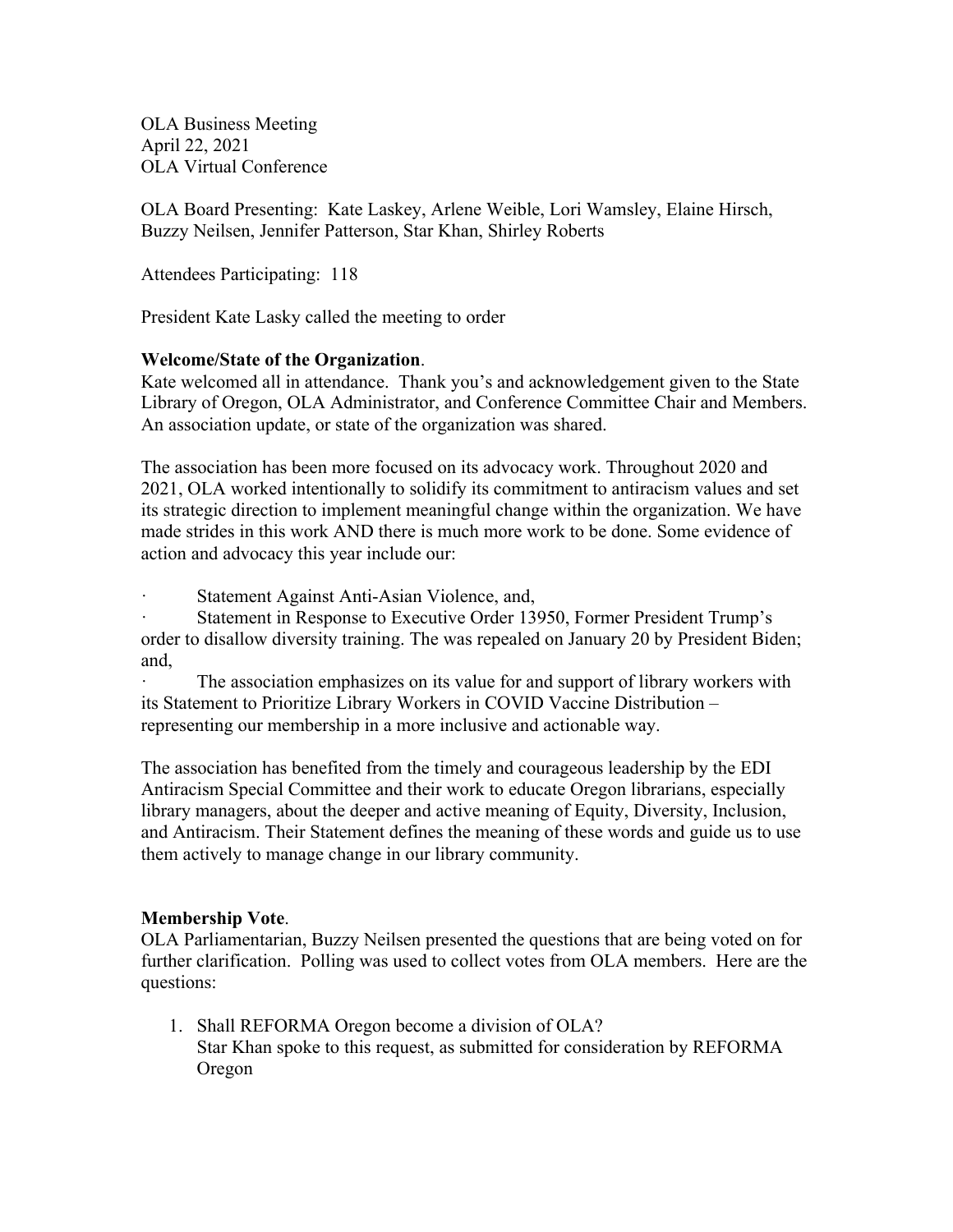2. Should the OLA bylaws be amended to make the Equity, Diversity, Inclusion (EDI), and Antiracism Special Committee a permanent (i.e. standing) committee of OLA?

Kate Lasky spoke to this request, as submitted by the OLA Board.

- 3. Should the OLA bylaws be amended to rename the "Honors, Awards, and Scholarships" Committee to the "Awards" Committee?
- 4. Should the OLA membership be able to create new divisions via online vote?
- 5. Should the minimum membership turnout requirement (i.e. quorum) for an online vote to amend the bylaws (currently 50% of the membership) be changed to match the turnout requirement for amending bylaws during a live meeting (currently 10% of the membership)

# **Treasurer's Report**

Lori Wamsley's report on the financial state of the Organization. OLA, from a financial perspective, is a fiscally sound organization. Our financial report through March 31, 2021

Financial Information: Total Assets: \$ 1,064,419.98 Checking: \$ 90,083.20 OLA Long-term Investments: \$ 381,666.47 OLA/OASL Mid-term Investments: \$311,948.27 OLA Scholarship: \$ 23,750.39 OASL Hull Endowment: \$ 169,209.44 OASL Hull Earnings: \$ 79,034.29 OLA Budget 2020-2021 Income: \$91,180 Membership Dues: \$55,250 (47%) Conference: \$30,125 (25%) Other Misc.: \$5,805 (6%) To make up the difference: Draw on Equity: \$25,916 Expenses: \$117,096 Association: \$47,861 (41%) Conference: \$15,242 (13%) Lobbying: \$27,728 (24%) Board/Affiliation/Committee: \$26,264 (22%)

Members can always find more information about OLA's financials at the OLA website: https://ola.memberclicks.net/financials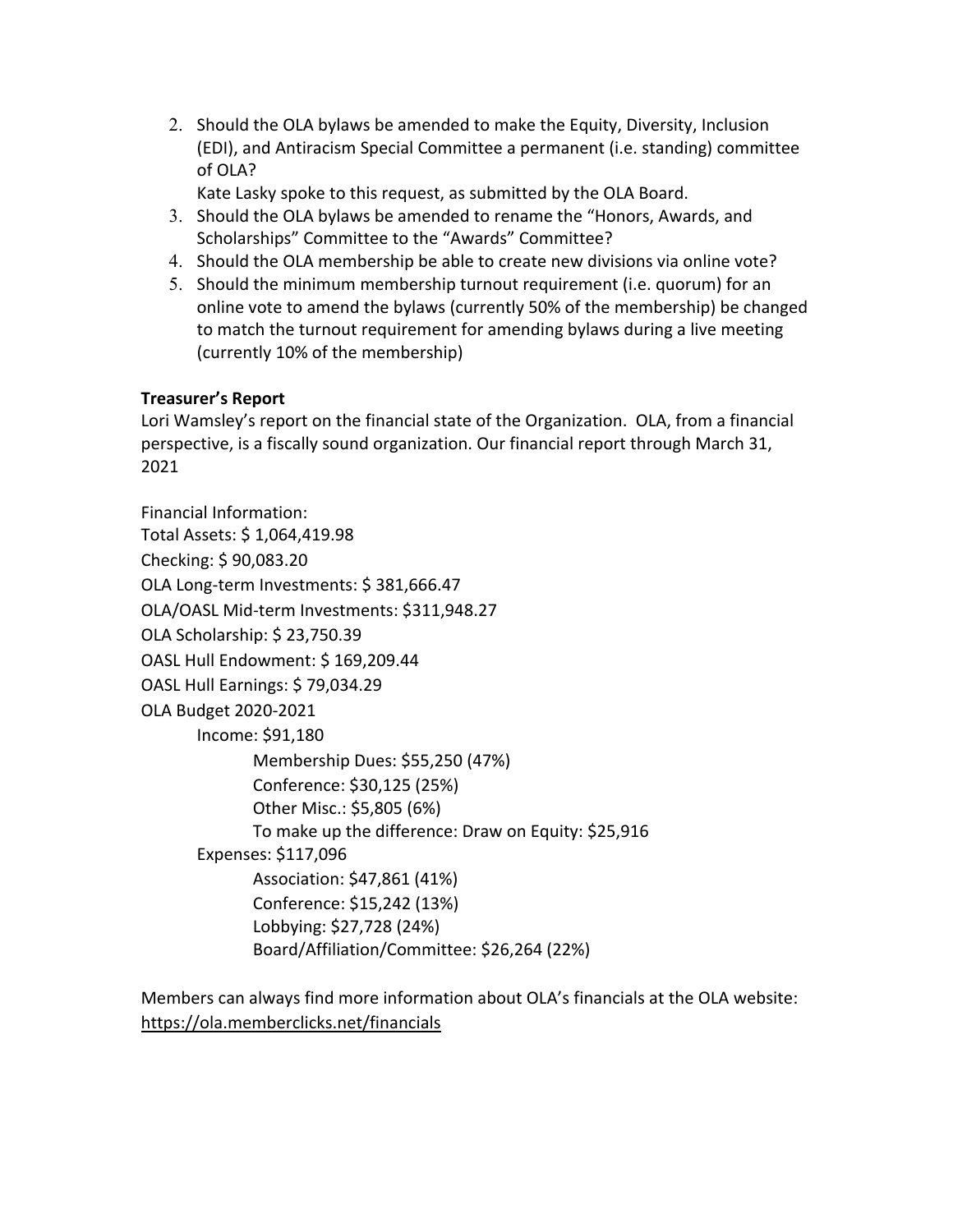



#### Financial Review:

- Conference Income
	- Board approved: 2020-2021 budget with a conference net income of: \$15,000.
- Fundraising/Sponsorships/Donations
	- Separate committee to explore options in these areas.
- Long-term Investments
	- Board approved: Adding long-term investment distribution language to OLA's bylaws. In December 2020, distribution of \$11,502 was added to OLA's general fund.
- Membership Dues
	- Have not changed since pre-2010, yet OLA expenses have gradually increased in that time. Recommended: 1) membership dues increase of 2% every 2 years, 2) expansion of upper salary ranges, and 3) a quarterly payment option for members.
	- Board approved: 1) In June 2020, quarterly payment option (currently available). 2) In October 2020, 2% increase in dues every two years, beginning September 2021.

| September 1 - August 31    | 2020-2021 | 2021-23     | 2023-25     |
|----------------------------|-----------|-------------|-------------|
|                            |           |             |             |
|                            | Current   | 2% increase | 2% increase |
| Salary up to \$20,000      | \$30.00   | \$30.60     | \$31.21     |
| Salary \$20,001 - \$25,000 | \$45.00   | \$45.90     | \$46.82     |
| Salary \$25,001 - \$30,000 | \$50.00   | \$51.00     | \$52.02     |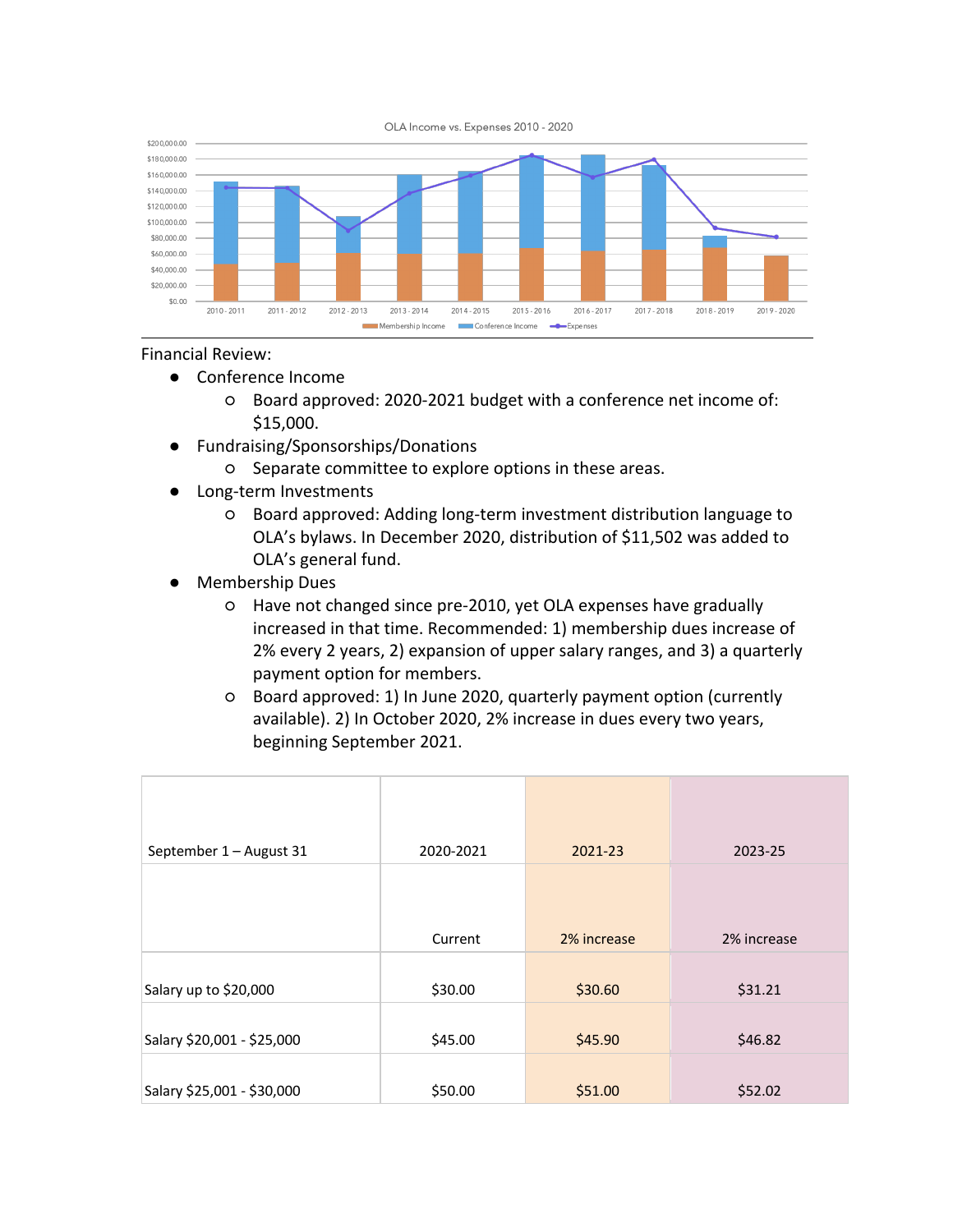| Salary \$30,001 - \$35,000 | \$60.00  | \$61.20  | \$62.42  |
|----------------------------|----------|----------|----------|
| Salary \$35,001 - \$40,000 | \$70.00  | \$71.40  | \$72.83  |
| Salary \$40,001 - \$45,000 | \$75.00  | \$76.50  | \$78.03  |
| Salary \$45,001 - \$50,000 | \$85.00  | \$86.70  | \$88.43  |
| Salary \$50,000 - \$60,000 | \$90.00  | \$91.80  | \$93.64  |
| Salary \$60,001 - \$70,000 | \$100.00 | \$102.00 | \$104.04 |
| Salary \$70,001 and over   | \$120.00 | \$122.40 | \$124.85 |

#### Next steps:

An increase in membership dues require a membership vote to ratify the Board's approval. Voting on the 2% increase in membership dues every two years will be part of the election of OLA officers. Please vote!

#### **OLA Election**

Elaine Hirsch announced the candidates for the following OLA officer positions:

Secretary (term 2021\_2022): Star Khan, Driftwood Public Library Max Robinson, Emporia State University

Treasurer (term 2021-2023): Stuart Levy, Parkrose High School Karen Muller, Hillsboro Public Library

President Elect/President/Past President (term 2021-2024): Marci Ramiro-Jenkins, McMinnville Public Library Jerianne Thompson, Tualatin Public Library

Ballot will be emailed to members in early May. You will have an opportunity to hear from Marci and Jerianne through a pre-recorded message that will be included with information on all the candidates.

#### **State Librarian Report**

Jennifer Patterson acknowledged the efforts of library workers during this past year and thanked them for their creativity and unwavering commitment to providing vital services to their communities during the pandemic.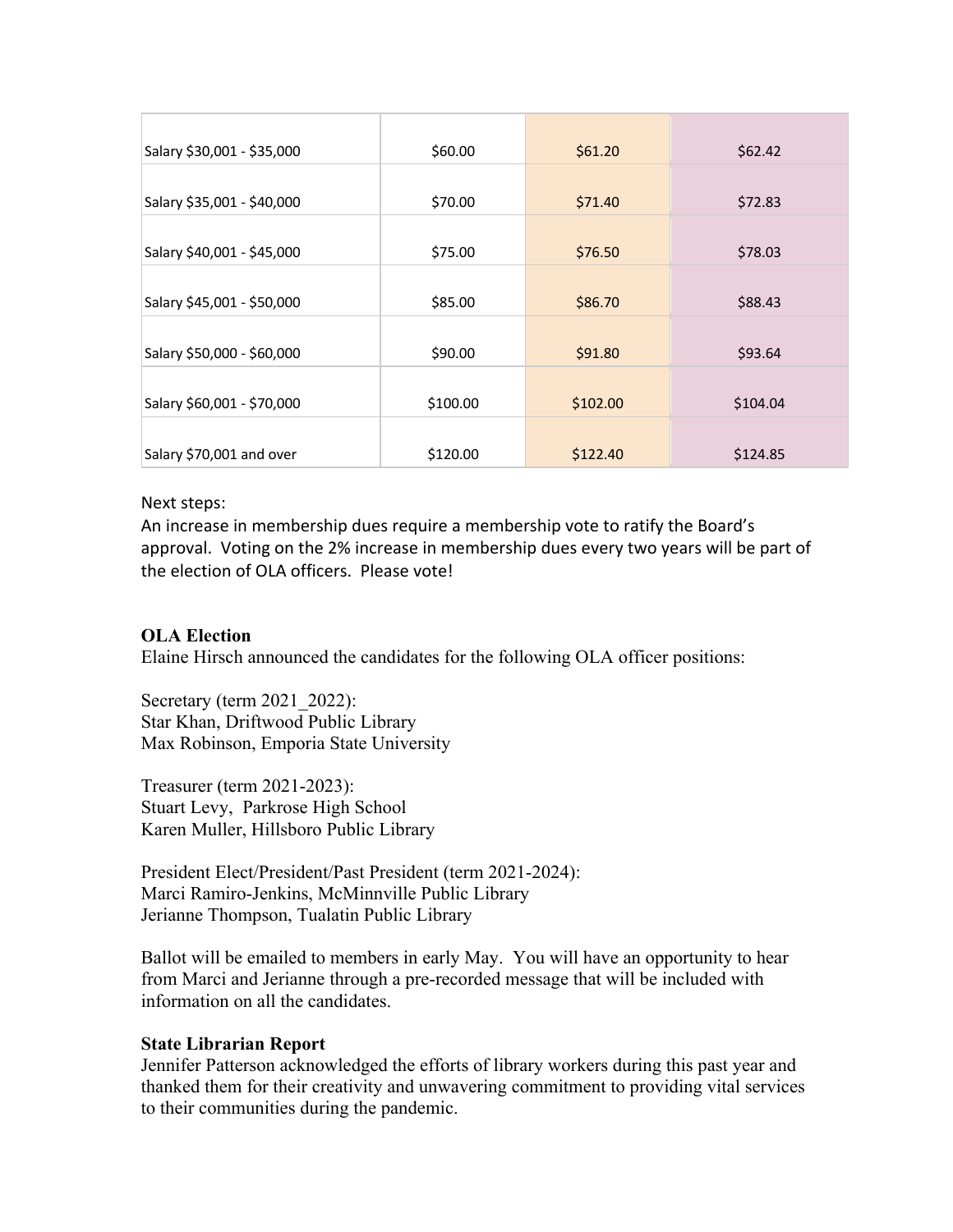Jennifer expressed gratitude for the ongoing partnership that the State Library has with the Oregon Library Association. Opportunities to collaborate during this past year included:

- LSTA funding to support the OLA conference
- Support for the EDI and Antiracism Toolkit
- Collaboration with OASL on OSLIS
- OLA Quarterly issue featuring the State Library

Jennifer provided some State Library updates including:

- Information about the American Rescue Plan Act funding received by the State Library
- Library workers continuing education needs assessment
- Talking Book and Braille Library update
- State Library Digital Collections

### **Honoring Past President, Elaine Hirsch**

Kate recognized Elaine Hirsh for her time as President of OLA for the 2019-2020 organization year. Elaine shared the plaque she had received in honor of that recognition.

### **Incoming President Remarks**

Arlene informed the attendees that during 2021-22 there will be no OLA conference. We will have the REFORMA national conference virtually in November 2021, hosted by our Oregon REFORMA chapter and the national Public Library Association (PLA) conference in Portland in March 2022. OLA units will continue to provide the great programing and learning events throughout the year. The annual conference will return in April 2023, when we will go to Bend and celebrate our ability to meet again in person.

Even without an annual conference, Arlene provided a theme to help guide OLA's efforts in the upcoming year: Doing the Work: Learn, Reflect, and Act.

Please contact Arlene if you are interested in getting involved in OLA.

**Voting Results** OLA Members 4/22/21: 941 Votes cast: 101 1: Shall REFORMA Oregon become a division of OLA? Yes 95 / No 1 / Abstained 5

> 2: Should the OLA bylaws be amended to make the Equity, Diversity, Inclusion (EDI), and Antiracism Special Committee a permanent (i.e. standing) committee of OLA?

Yes 98 / No 1 / Abstained 2